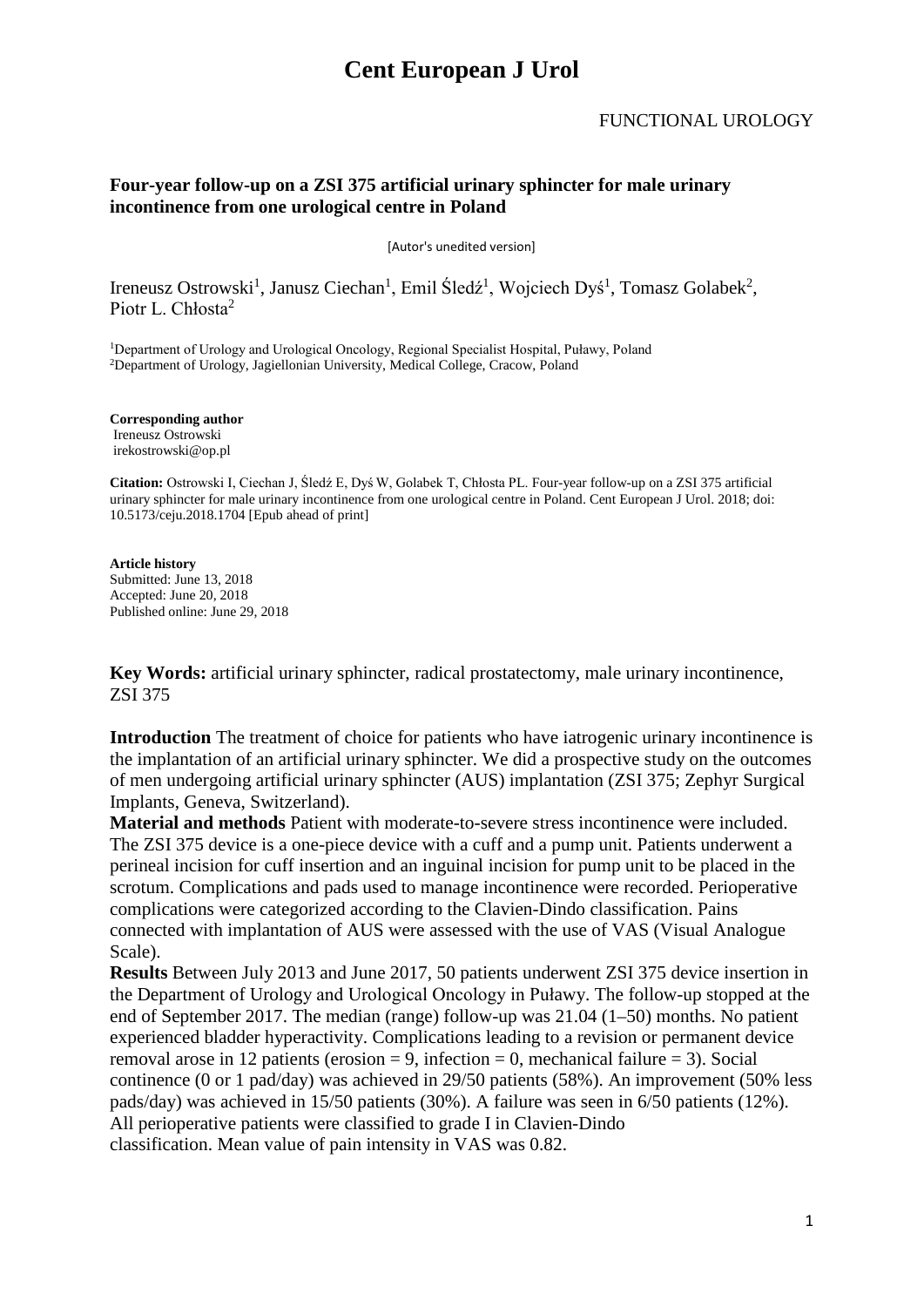**Conclusions** The ZSI 375 device is safe, effective and the follow-up was long enough to identify all potential complications.

### **INTRODUCTION**

The Artificial Urinary Sphincter (AUS) was first introduced in 1973 for the treatment of male stress urinary incontinence and became the treatment of choice for male urinary incontinence [1, 2, 3]. AUS insertion remains a complexed procedure with a risk of complications such as erosion, infection and mechanical failure.

Throughout the years, there have been improvements in AUS quality, with the idea of double cuffs and new surgical approach with improved outcomes and decreased complications [3–8].

With experience and 10.5% of urethral erosion, the double cuff is now not recommended for first AUS insertion [9, 10, 11].

Recently, IZ (minocycline and rifampin) coated devices, were introduced to decrease the AUS infection rate, but without any significant success [12].

Revision rates attributable to mechanical failure still range from 8 to 45% [3, 13,14, 15].

The quality of the sphincter's preparation, components connexion, and surgeon's experience during the procedure are the key factors for success as the learning curve is long.

Most of the sphincter insertions are carried out by occasional operators (1 to 3 procedures per year). Less than 10% of AUS insertions are performed by surgeons with experience of at least 100 procedures in the US [16]. The risk of revision increases from 13 to 24% [17].

ZSI 375 (Zephyr Surgical Implants, Geneva, Switzerland) was designed to facilitate AUS insertion (Figure 1). The cuff is adjustable around the urethra (Figure 2). It is pre-connected. The pressure can be increased to improve the patient's continence. It has no abdominal reservoir so as to reduce the operating time and to avoid abdominal incision and dissection in scarred retroperitoneum [18, 19, 26].

The aim of the present study was to analyse the safety and efficacy of ZSI 375 in 50 incontinent male patients with a follow up from July 2013 to September 2017.

### **MATERIAL AND METHODS**

#### **Patients**

We performed a prospective analysis of patients who underwent ZSI 375 placement in one urological centre in Poland from July 2013 to June 2017. Patients were followed up to September 2017. Our urological team (two surgeons) inserted the ZSI 375 artificial urinary sphincter during their learning curve period.

Indication for ZSI 375 insertion was for moderate stress urinary incontinence (2 to 3 pads/day) and severe stress incontinence (4 and more pads/day). All patients had failed previous rehabilitation by pelvic floor training and electrostimulation. The preoperative evaluation included patient history, pad use, a physical examination, and cystoscopy looking for stenosis, urine analysis and urodynamic to exclude an overactive bladder.

#### **Device preparation and implantation**

The ZSI 375 is a one-piece AUS made up of a cuff connected by a kink-resistant tubing to a pump unit (Figure 1). The adjustable cuff is moulded in a curve to avoid folding. It is placed around the urethra, the pump unit (pressure-regulating tank and pump) is placed in the scrotum, in the subdartos pouch (Figure 2). After activation, the pressure in the hydraulic circuit can be increased or decreased to improve the patient's continence.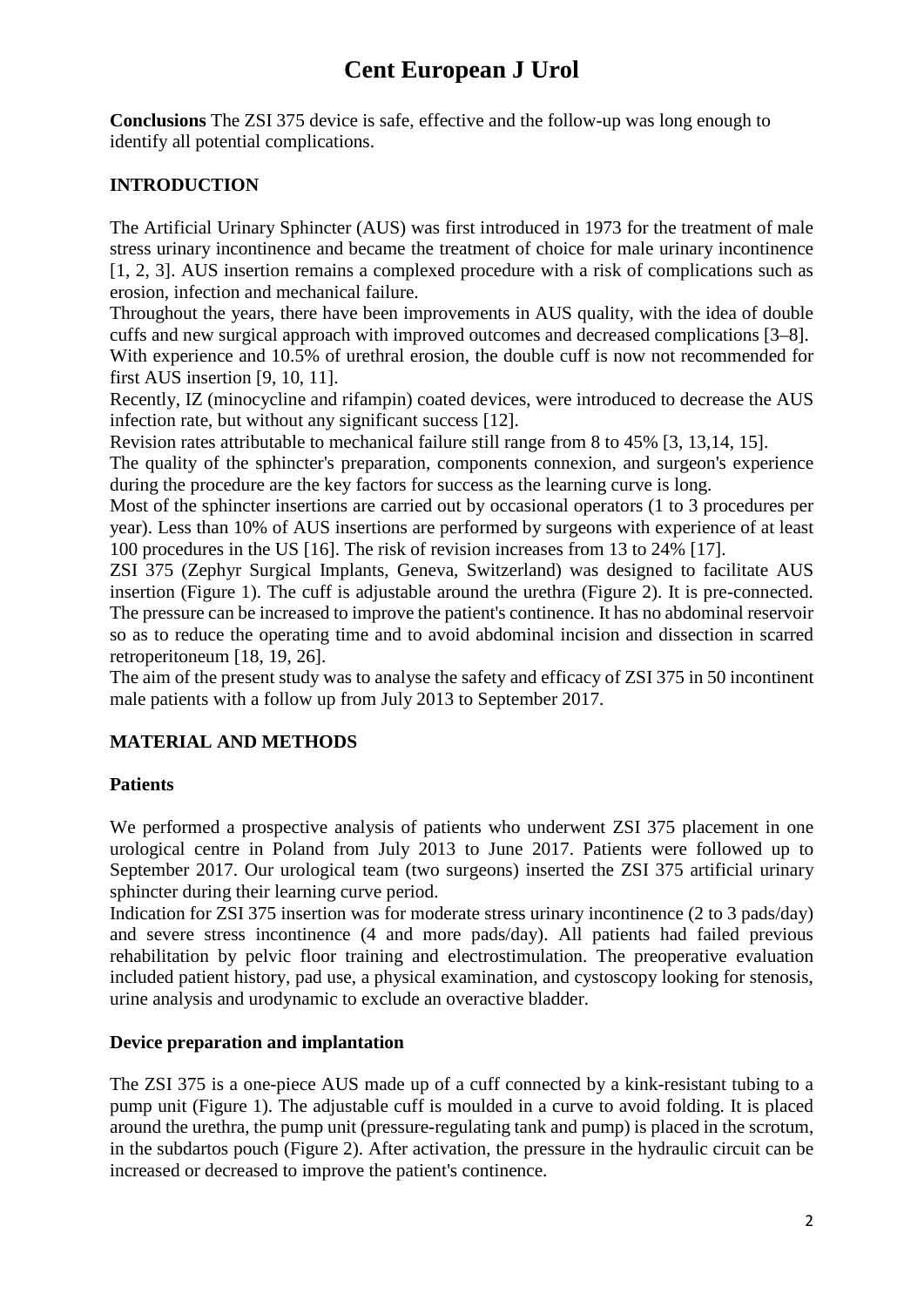Two versions of the sphincter manufactured by Zephyr Surgical Implants (Geneva, Switzerland) are available: a version ZSI 375 provided dry and that must be filled with a saline solution before insertion and a pre-filled version ZSI 375 PF ready to be implanted.

The sphincters used in this prospective study were the first ZSI 375 version and the latest a prefilled version ZSI 375 PF. The first version has to be prepared before insertion: the sphincter must be filled with a saline solution and air bubbles removed. The second is prepared before implantation.

The implantation procedure was carried out under general or regional anaesthesia with patients in the lithotomy position.

A 16 Ch Foley catheter was placed for guidance in all patients.

For all patients, a traditional surgical technique was used consisting of a perineal incision for cuff placement and inguinal incision for pump unit scrotal placement. After procedure it have been placed into the bladder a 12 Ch Foley catheter. On average it was maintained 2.4 day (1- 4 days). Patients were discharged after catheter removal and after they could void. The postoperative patients stayed in the ward for 4.5 day (3–6 days). The device was activated eight weeks later.

#### **Follow-up after implantation**

Urine analysis and bladder ultrasonography were conducted to evaluate the residual urine volume, and flow rate measurements were performed after sphincter activation at 1, 3, 6 months after activation and every year up to September 2017.

Patients recorded the number of pads used per day in a 7-day diary before their visits. Total continence was at 0 pads (i.e. completely dry), social continence was at a daily use of 1 pad. Incontinence was given by a daily use of >1 pad.

Success was defined as social continence (0 to 1 pad per day) and an improvement as a decrease in daily pad use (more than a 50% reduction; usually 2 pads per day).

All the patients established the level of pain with a Visual Analogue Scale (VAS) one month after activation of the device. The perioperative complications were classified with Clavien-Dindo questionnaires.

#### **RESULTS**

#### **Patient characteristics**

From July 2013 to June 2017, 50 patients underwent implantation of a ZSI 375 device in one centre in Poland and were followed up until September 2017. Mean (range) age of 65.5 (24– 78) years, with moderate stress incontinence  $(n = 8)$  and severe stress urinary incontinence  $(n = 8)$  $= 42$ ). Incontinence was secondary to RP (n = 26), Radiotherapy (n = 2), RP and Radiotherapy  $(n = 12)$ , TURP  $(n = 6)$ , Rectal surgery with urinary tract injury  $(n = 1)$ , pelvic injury  $(n = 1)$ and neurological disorder  $(n = 2)$  (Table 1).

The mean hospital stay was 4.8 days and the median (range) follow-up was 21.04 (1–50) months.

#### **Complications**

Implantation and recovery were uneventful in 48/50 patients (96%). All perioperative patients were classified to grade I Clavien-Dindo classification. Pains related to the presence of artificial urethral sphincter ZSI 375 were assessed with the use of VAS (Visual Analogue Scale). In the pain intensity scale from 0 to 10 patients assessed their ailments as ranging from 0 to 4. Mean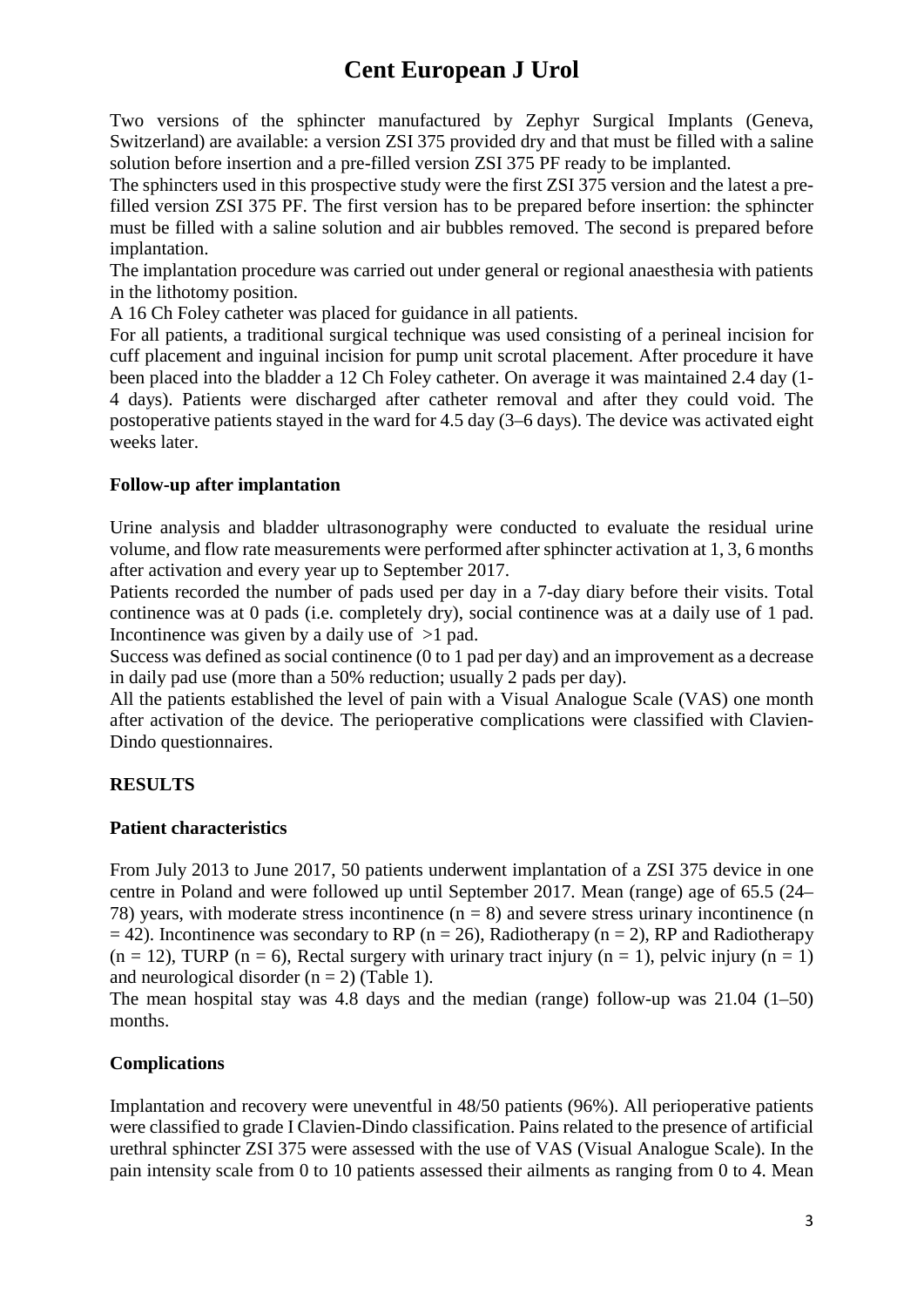pain intensity value in VAS was 0.82. 35 patients (70%) did not feel any pain resulting from the presence of artificial sphincter. Much more frequently pain occurred in the group of patients with urethral erosion (7/9 patients). No patient experienced bladder hyperactivity after device activation.

Complications leading to revision or permanent device removal arose in 12/50 patients (24%). The recorded complications were urethral erosion ( $n = 9$ ), infection ( $n = 0$ ), mechanical failure  $(n = 3)$ .

All patients with urethral erosion underwent permanent removal of the artificial sphincter.

From the three patients presenting a mechanical failure all of them had a revision and reimplantation with social continence today.

### **Efficacy**

Before device implantation, all patients used  $\geq$ 3 pads for incontinence.

Social continence was achieved in 29/50 patients (58%); continence improved from "4 or more pads" to 2 pads per day in 15/50 patients (30%) (Table 2). Persistent incontinence without complication and with sphincter functioning properly occurred in 6/50 patient (12%).

### **DISCUSSION**

The present study has further limitations: the patients included in the study did have radiotherapy treatment, previous AMS 800 AUS surgery, were operated during surgeons ZSI 375's learning curve and assessment of continence was based on pad numbers and not on pad weight.

The quality of ZSI 375 was improved over the last five years. The reinforced hydraulic circuit of ZSI 375 PF (pre-filled) has been available since March 2015, reducing the operating time should reduce infection and mechanical failure rates.

A better management of pressure increase after activation should help to decrease urethral erosion.

Meanwhile, the two surgeons from the one urological centre included their patients in the study. From their own learning curve in terms of the procedure the present series of implantations, complications and revision rates are similar to the AMS 800 (American Medical Systems, Minnetonka, MN, USA) [20, 21, 22]. In spite of the fact that patient observation time includes the period when operators acquire experience in connection with the learning curve, however the obtained results are comparable to the data from literature concerning the artificial urethral sphincter AMS 800.

In our study efficacy results are similar for the social continence, as evaluated by pad use, was achieved in 29/50 patients (58%). Continence was improved in a further 15/50 patients (30%). Data from the Food and Drug Administration in the USA give a 73% total continence rate for the AMS 800 and an 88% improvement rate [23].

The abdominal approach for reservoir placement can be difficult, especially after robotic surgery and laparoscopy leading to a new approach for the reservoir [24].

A device pre-connected with the absence of an abdominal reservoir simplified the procedure, reducing operating time and risk of infection.

Our median follow-up of 21.04 (1–50) months was long enough to establish the safety and efficacy of the ZSI 375 device and to identify all potential complications. The reported mean time of complication onset for AUS is 19.8 months for erosion, 29.6 months for atrophy, and 68.9 months for mechanical complications [25].

Erosion risk and rate must be discussed and accepted by the patient. From the nine patients presenting erosion, three patients had previous radiotherapy. Radiotherapy is a very well-known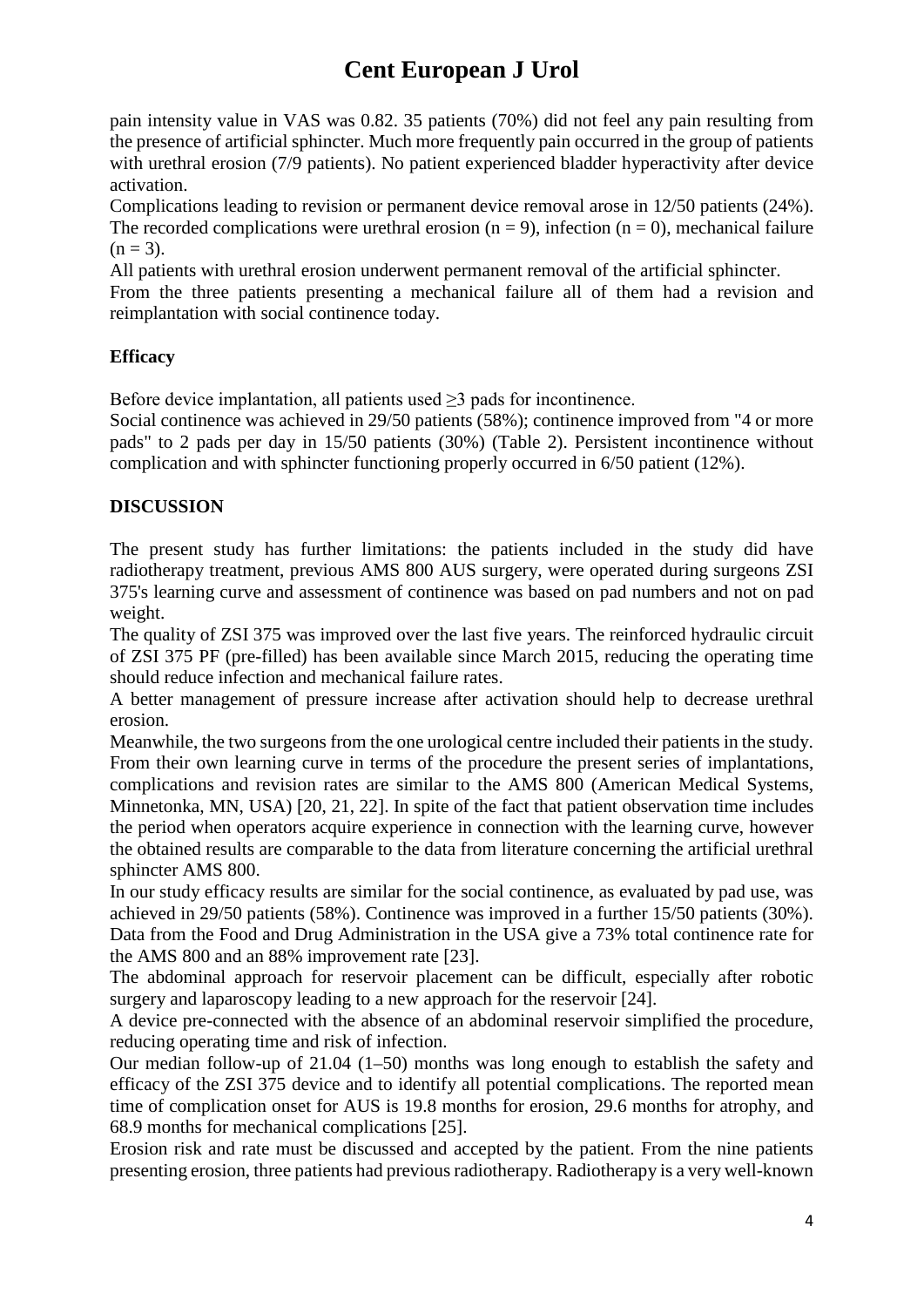adverse factor for insertion of the sphincter. In other publications urethral erosion ranges from 2% to 17% patients [20, 21, 22, 25, 26].

Infection has not occurred in this study. Postoperative wound infection is one of the most common complication. According to Staerman et al., it can occur in 8.3% of patients, which is comparable to or better than that of AMS 800, Flow Secure or other systems used to treat incontinence in men [4, 5, 12, 15, 20, 21, 22, 26].

Postoperative wound infection is one of the most frequently found complications. According to Staerman and co. it can occur in 8.3% of patients, which is a comparable or better result than in the case of AMS 800, Flow-Secure sphincter, or other systems applied in treating male urinary incontinence.

Three patients had mechanical failures. In all cases of mechanical failure, a new sphincter was implanted with social continence today. In literature mechanical complications are found in about 10% of artificial urethral sphincter implantation cases AUS [22, 26, 27].

A suspicion of one spontaneous reactivation occurred at the same time AMS withdrew its sphincter AMS 800 from the worldwide market because of spontaneous activation in many pumps. Zephyr Surgical Implants add a security system, blocking the sphincter in a safer deactivated position to avoid this kind of complication.

The armed tubing was reinforced in 2011 to avoid kinking making the tubing resistant to breakage.

Usually, surgeons are not fond of preparing AUS, filling the components with a saline solution and removing air bubbles. One sphincter had a revision because of a hydraulic circuit leakage with an unknown cause. ZSI 375 now comes pre-filled, ready to be implanted and the hydraulic circuit is reinforced to reduce the risk of long-term leakage.

### **CONCLUSIONS**

The present study has further limitations: the patients included in the study did have radiotherapy treatment, previous AMS 800 AUS surgery, were operated during surgeons ZSI 375's learning curve and assessment of continence was based on pad numbers and not on pad weight.

Nevertheless, the results of this version of ZSI 375 are similar to AMS 800. This is revealed by comparing our results to the results achieved by other authors presented in the quoted literature. The quality of ZSI 375 was improved over the last five years. The reinforced hydraulic circuit of ZSI 375 PF (pre-filled) has been available since March 2015 reducing the operating time.

The ZSI 375 device is safe, effective and the follow-up was long enough to identify all potential complications.

#### **Conflicts of interest**

Ireneusz Ostrowski has done one surgical support for Zephyr in Serbia.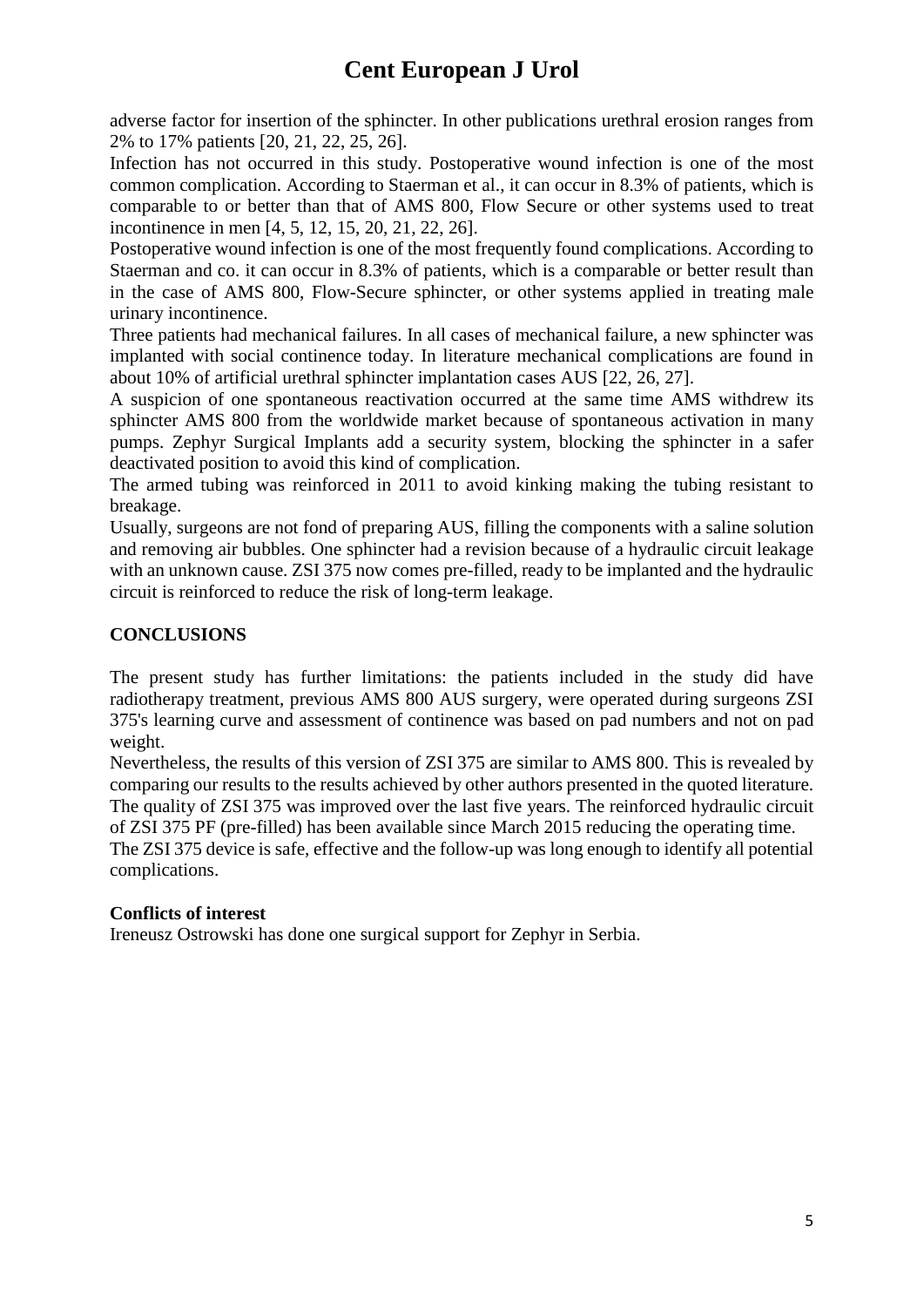| Table 1.                                   |                   |                   |                                 |  |  |  |  |
|--------------------------------------------|-------------------|-------------------|---------------------------------|--|--|--|--|
| Aetiology of<br>incontinence               | <b>Infections</b> | Urethral erosions | <b>Mechanical complications</b> |  |  |  |  |
|                                            | n(%)              | n(%)              | n(%)                            |  |  |  |  |
| RP (26 patients)                           | $\mathbf 0$       | 4(15)             | 2(8)                            |  |  |  |  |
| RT (2 patients)                            | $\mathbf 0$       | 1(50)             | $\mathbf 0$                     |  |  |  |  |
| RP+RT (12 patients)                        | $\mathbf 0$       | 2(17)             | $\pmb{0}$                       |  |  |  |  |
| <b>TURP (6 patients)</b>                   | $\mathbf 0$       | 1(17)             | 1(17)                           |  |  |  |  |
| <b>Rectal surgery</b><br>(1 patients)      | $\mathbf 0$       | $\mathbf 0$       | $\pmb{0}$                       |  |  |  |  |
| <b>Neurogenic disorder</b><br>(2 patients) | $\mathbf 0$       | $\mathbf 0$       | 0                               |  |  |  |  |
| <b>Pelvic trauma</b><br>(1 patient)        | $\mathbf 0$       | 1(100)            | $\pmb{0}$                       |  |  |  |  |
| <b>Total (50 patients)</b>                 | $\mathbf 0$       | 9(18)             | 3(6)                            |  |  |  |  |

#### **Table 2.**

|                                    | <b>Before implantation</b> | 12 months after<br>implantation | 24 months after<br>implantation | 36 months after<br>implantation |
|------------------------------------|----------------------------|---------------------------------|---------------------------------|---------------------------------|
| Patients, n                        | 50                         | 32                              | 19                              | 15                              |
| Pads used/ day, n (%)              |                            |                                 |                                 |                                 |
| <b>None</b>                        | $\mathbf 0$                | 1(3)                            | 1(6)                            | 1(6.6)                          |
| $\mathbf{1}$                       | $\mathbf 0$                | 18 (56)                         | 5(26)                           | 4(26.7)                         |
| $\overline{2}$                     | $\mathbf 0$                | 9(28)                           | 5(26)                           | 4(26.7)                         |
| 3                                  | 7(14)                      | 0(0)                            | 3(16)                           | 4(26.7)                         |
| $>= 4$                             | 43 (86)                    | 4(13)                           | 5(26)                           | 2(13.3)                         |
| Social continence 0,1 pad,<br>n(%) | $\mathbf 0$                | 19 (59)                         | 6(32)                           | 5(33.3)                         |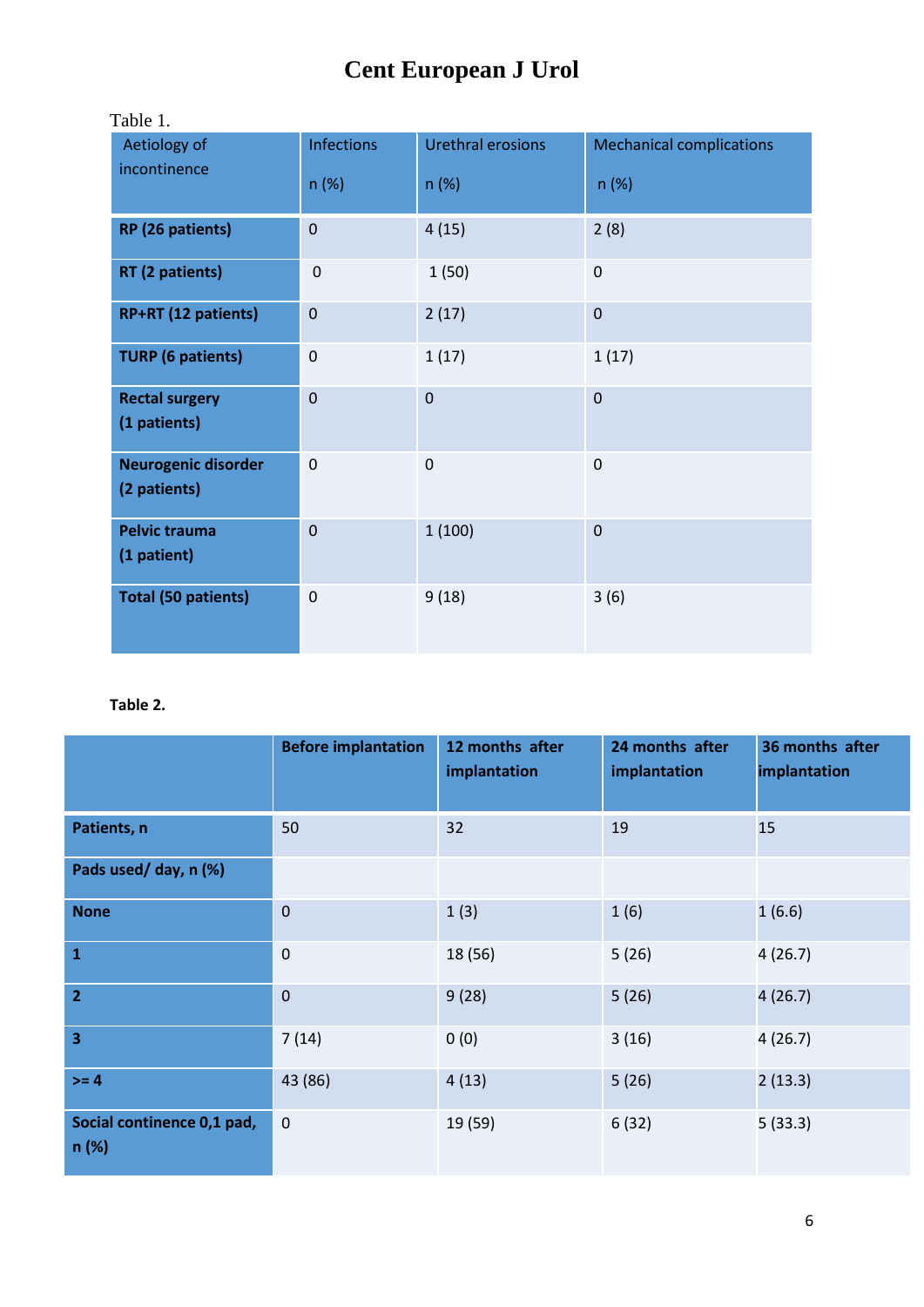| Improvement, n (%) | 0           | 10(31) | 9(47)   | 6(40)    |
|--------------------|-------------|--------|---------|----------|
| Success, n (%)     | 0           | 29(91) | 15 (79) | 11(73.3) |
| Failure, n (%)     | $\mathbf 0$ | 3(9)   | 4(21)   | 4(26.7)  |



**Figure 1. The artifitial urinary sphincter ZSI 375.**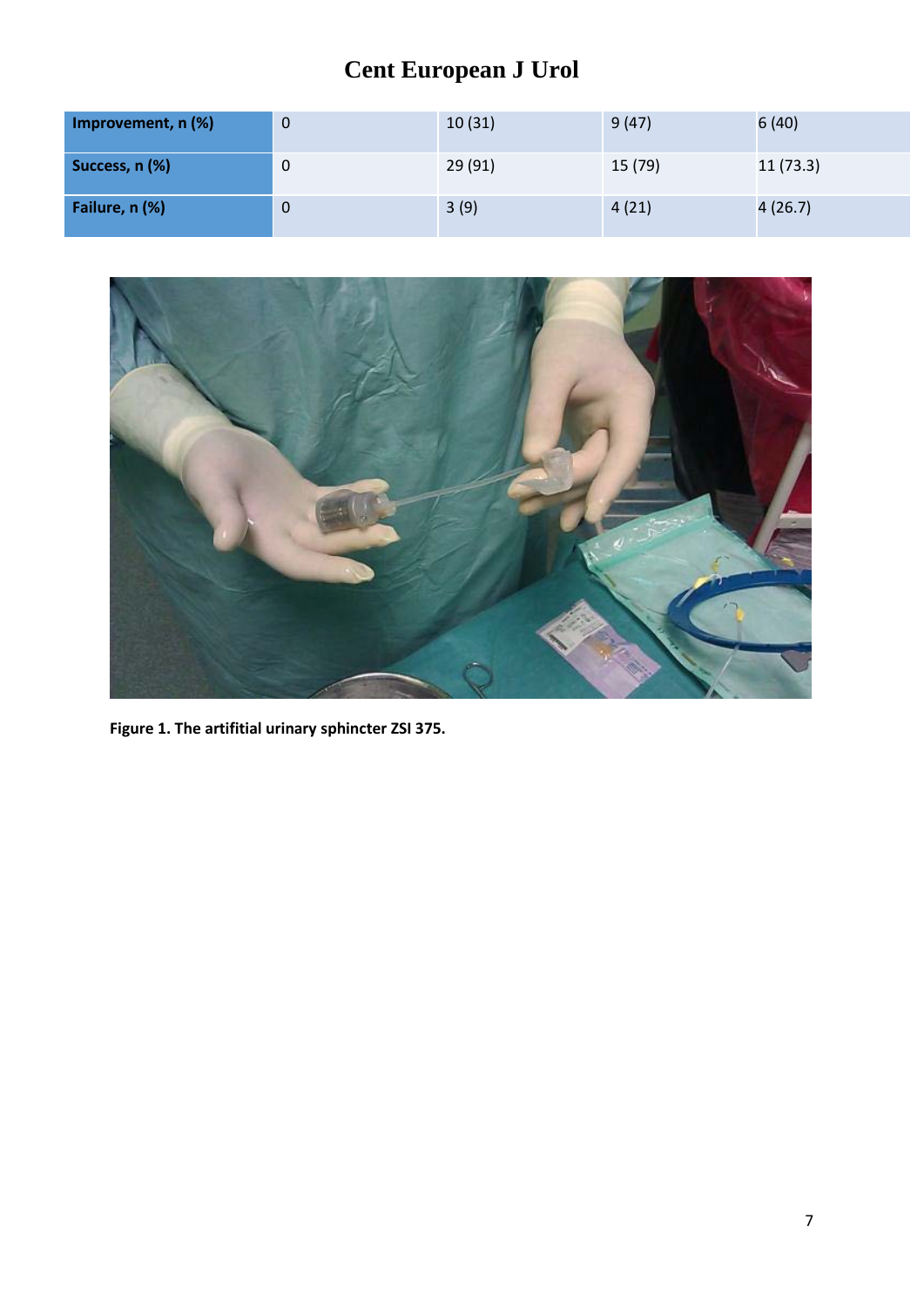

**Figure 2. The implantation of the ZSI 375.**

#### **References**

1. Scott FB, Bradley WE, Timm GW. Treatment of urinary incontinence by implantable prosthetic sphincter. Urology 1973; 1: 252-9.

2. Herschorn S, Bruschini H, Comiter C et al. Surgical treatment of stress incontinence in men. Neurourol Urodyn 2010; 29: 179-80.

3. Ostrowski I, Śledź E, Ciechan J, Golabek T, Bukowczan J, Przydacz M, Wiatr T, Stangel-Wojcikiewicz K, Chłosta PL. Current interventional management of male stress urinary incontinence following urological procedures. Cent European J Urol. 2015; 68: 340-347.

4. Montague DK: Artificial urinary sphincter: long- term results and patient satisfaction. Adv Urol. 2012; 2012: 835290. 5. Elliott DS and Barrett DM: Mayo Clinic long-term analysis of the functional durability of the AMS 800 artificial urinary sphincter: a review of 323 cases. J Urol. 1998; 159: 1206.

6. Brito CG, Mulcahy JJ, Mitchell ME et al. Use of a double cuff AMS800 urinary sphincter for severe stress incontinence. J Urol. 1993; 149: 283-5.

7. Guralnick ML, Miller E, Toh KL et al. Transcorporal artificial urinary sphincter cuff placement in cases requiring revision for erosion and urethral atrophy. J Urol 2002; 167: 2075-8.

8. Wilson SK, Delk II Jr, Henry GD, Siegel AL. New surgical technique for sphincter urinary control system using upper transverse scrotal incision. J Urol 2003; 169: 261-4.

9. Brian J Flynn, George D Webster. Evaluation and Surgical Management of Intrinsic Sphincter Deficiency after Radical Prostatectomy. Rev Urol. 2004 Fall; 6(4): 180-186.

10. Kowalczyk JJ, Spicer DL, Mulcahy JJ. Long-term experience with the double-cuff AMS 800 artificial urinary sphincter. Urology. 1996;47:895-897.

11. Kowalczyk JJ, Spicer DL, Mulcahy JJ. Erosion rate of the double cuff AMS 800 artificial urinary sphincter: long-term followup. J Urol. 1996;156:1300-1301.

12. Mitra R. de Cógáin and Daniel S. Elliott\*. The Impact of an Antibiotic Coating on the Artificial Urinary Sphincter Infection Rate. J. Urol. 2013 Jul; 190(1): 113-7.

13. Raj GV, Peterson AC, Toh KL, Webster GD. Outcomes following revision and secondary

implantation of the artificial urinary sphincter. J Urol 2005; 173: 1242-5.

14. Elliott DS, Barrett DM. Mayo clinic long-term analysis of the functional durability of the AMS800 artificial urinary sphincter: a review of 323 cases. J Urol 1998; 159: 1206-8.

15. Lai HH, Hsu EI, Teh BS, Butler EB, Boone TB. 13 years of experience with

16. Aartificial urinary sphincter implantation at Baylor College of Medicine. J Urol 2007; 177: 1021-5.

17. Wilson SK, Aliotta PJ, Salem EA, Mulcahy JJ. New enhancements of the scrotal one-incision technique for placement of artificial urinary sphincter allow proximal cuff placement. J Sex Med. 2010; 7: 3510-5.

18. Sandhu JS, Maschino AC, Vickers AJ. The surgical learning curve for artificial urinary sphincter procedures compared to typical surgeon experience. Eur Urol 2011; 60: 1285-90.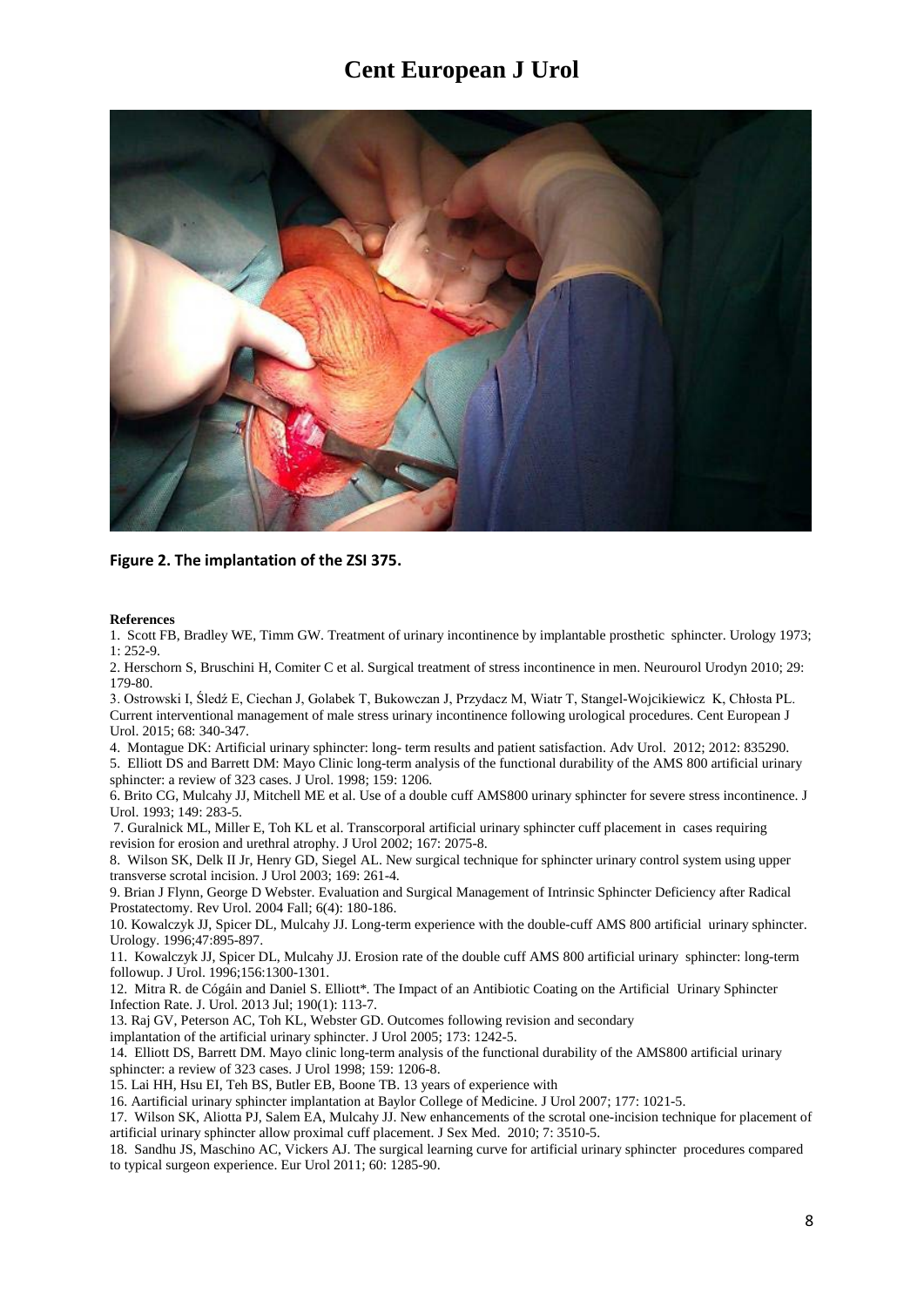19. Frederic Staerman & al: ZSI 375 artificial urinary sphincter for male incontinence: a preliminary study; 2012 BJUI/111, E202-E206.

20. Ostrowski I, Blewniewski M, Neugart F, von Heyden B, Selvaggio O, Iori F, Foley S, Fernández Arjona M, Carvajal Obando A, Pottek T.Multicentre experience with ZSI 375 artificial urinary sphincter for the treatment of stress urinary incontinence in men. Urologia. 2017 Aug 1;84(3):148-152.

21. Hajivassiliou CA. A review of the complications and results of implantation of the AMS artificial urinary sphincter. Eur Urol 1999; 35: 36-44.

22. Venn SN, Greenwell TJ, Mundy AR. The long-term outcome of artificial urinary sphincters. J Urol. 2000; 164: 702-6. 23. Kim SP, Sarmast Z, Daignault S, Faerber GJ, McGuire EJ, Latini JM. Long-term durability and functional outcomes among patients with artificial urinary sphincters: a 10-year retrospective review from the University of Michigan. J Urol 2008; 179: 1912-6.

24. Bauer RM, Gozzi C, Hübner W et al. Contemporary management of postprostatectomy incontinence. Eur Urol 2011; 59: 985-96.

25. Wilson DK, Delk IIJR. Ectopic placement of AMS 800 urinary control system pressure-regulating balloon. Urology 2005; 65: 167-70.

26. Lai HH, Hsu EI, The BS, Butler EB, Boone TN. 13 years of experience with artificial urinary sphincter implantation at Baylor College of Medicine. J Urol 2007; 177: 1021-5.